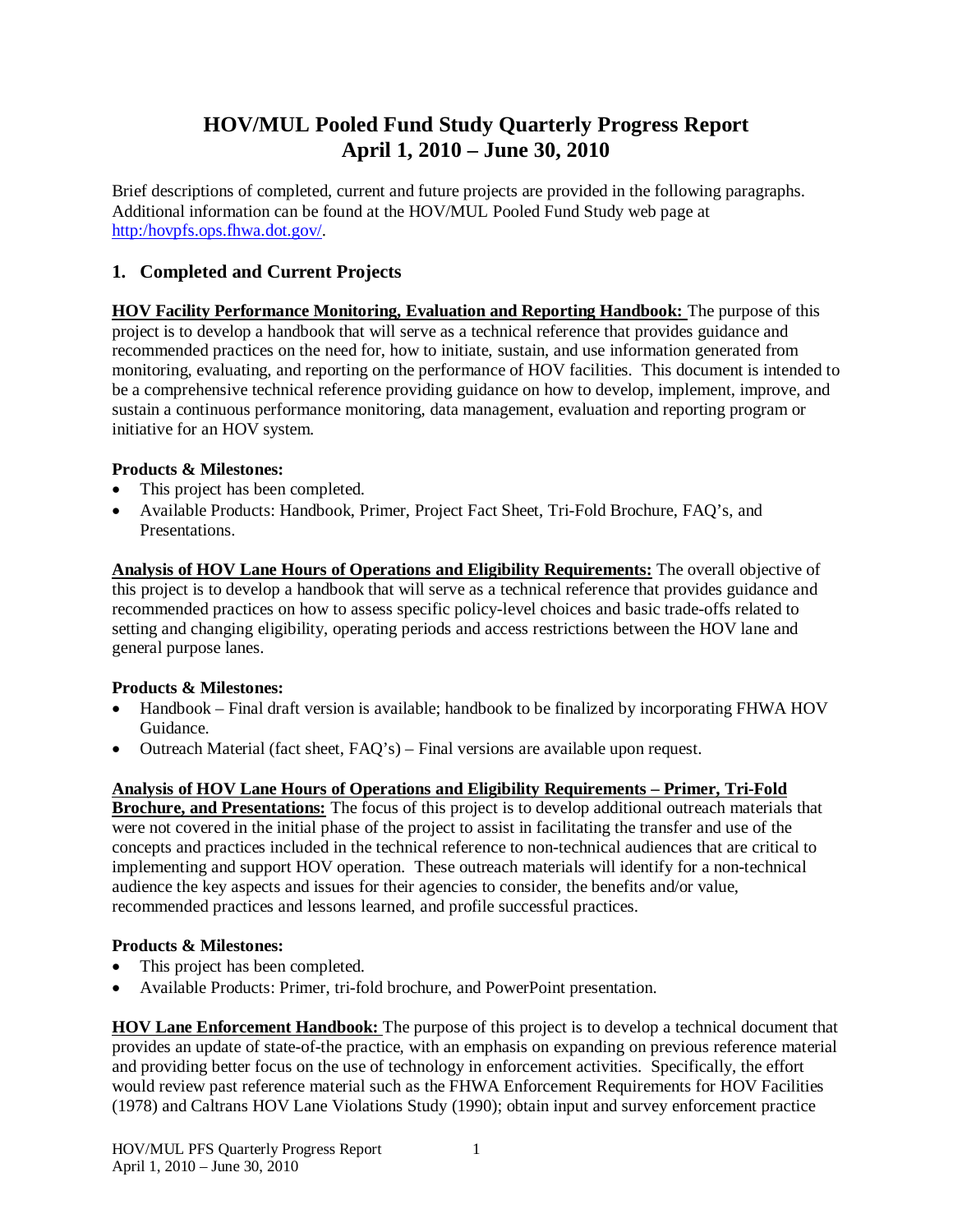from representatives of enforcement agencies involved in HOV projects, survey current technologies and their applicability to occupancy enforcement and update earlier prototype statutes from the FHWA Enforcement Requirements for HOV Facilities Guide that could be used to implement automated violation enforcement.

# **Products & Milestones:**

- Handbook Final draft version is available; handbook to be finalized by incorporating FHWA HOV Guidance.
- Outreach Material (fact sheet, brochure, presentation, and FAQ's) Final versions are available upon request.
- $\bullet$  White Paper Available upon request.

**HOV Lane Safety Considerations Handbook:** The purpose of this project is to develop a technical document addressing the issues, experience, considerations and best practices for safety enhancements of HOV facilities. Specifically, this effort will review existing reference materials, HOV facilities, facility operators and design practitioners throughout the United States in order to inventory existing guidance, practice and performance results, and develop guidance for design and operational considerations and recommended practices for safe design and operations of HOV facilities.

# **Products & Milestones:**

- Handbook Final draft version is available; handbook to be finalized by incorporating FHWA HOV Guidance.
- Outreach Material (fact sheet, brochure, presentation, and FAQ's) Final draft versions are available on project web page; to be finalized by incorporating FHWA HOV Guidance.
- $\bullet$  White Paper Available on project web page.

**Automated Vehicle Occupancy Technologies Study:** The objective of this project is to identify, compile, and systematically evaluate concepts, methods, and technologies for automated vehicle occupancy detection, verification and enforcement that are being researched, under development and on the horizon in the United States and abroad. Findings of this project will assist in identifying, developing, and implementing cost-effective, automated techniques for verifying and enforcing vehicle occupancy to continue offering high occupancy vehicle (HOV) preference in an effective way.

## **Products & Milestones:**

- This project has been completed.
- x Available Products: Synthesis Report, White Paper, Concept of Operations Document, Presentation, and Fact Sheet.

**HOV Facility Inventory and Clearinghouse:** The overall objective of this project is to promote the exchange of HOV facility information between practitioners. By surveying HOV practitioners, consistent communication protocols can be established for the most commonly collected HOV data. Recipients would primarily be HOV practitioners at every level, and anybody with interest or knowledge in HOV related subjects with a need for information or desire to impart knowledge to others.

## **Products & Milestones:**

x HOV Clearinghouse Web Site – Final draft web site can be accessed through the project web page; final website is undergoing revisions to meet FHWA 508 requirements.

**Implications of Lane Pricing on Existing HOV Lanes:** The purpose of this project is to develop a technical document that identifies technical, institutional, and organizational implications and provides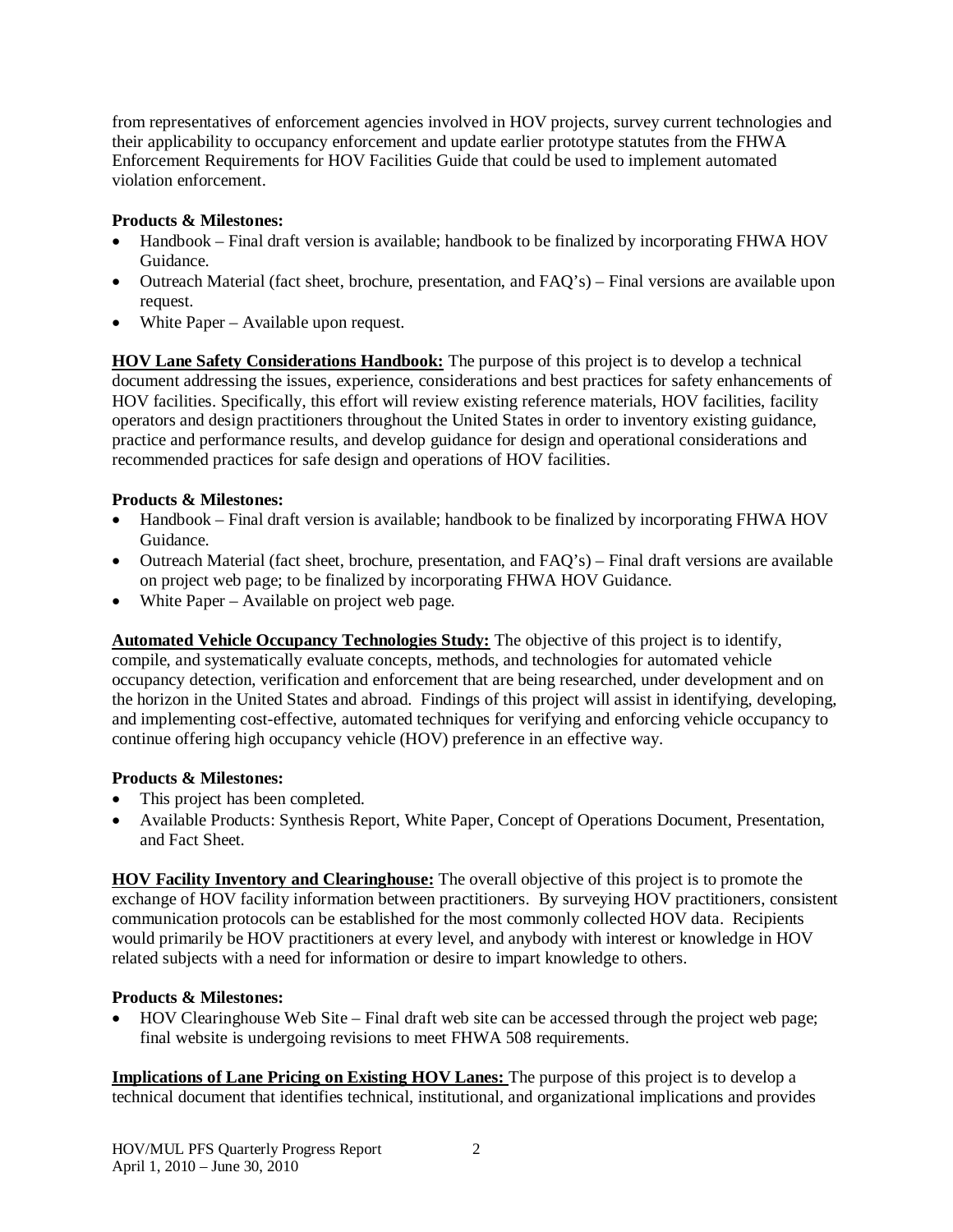guidance and recommended practices on planning and implementing pricing techniques on converting existing High Occupancy Vehicles (HOV) lanes into High Occupancy Toll (HOT) lanes. This project builds off of the FHWA HOT Lane Development Guide and provides more detailed guidance, procedures, and processes to assist practitioners in implementing pricing techniques on existing HOV lanes.

### **Products & Milestones:**

- This project has been completed.
- Available Products: Considerations for High Occupancy Vehicle (HOV) Lane to High Occupancy Toll (HOT) Lane Conversions Guidebook; Fact Sheet; Presentation; and Primer.

# **2. 2010/2011 Projects**

**Benefit/Cost Analysis of Value Pricing Projects:** This research will provide transportation agencies and legislators a summary of the societal benefits and costs that are associated with value pricing projects around the nation. It will address the concern of legislators, transportation engineers, and the public on the cost-effectiveness of value pricing strategies in congestion mitigation. It will also establish a foundation for transportation planners and engineers to evaluate benefits and costs of the ongoing operation of value pricing facilities.

#### **Project Champion:** Mena Lockwood (Virginia DOT) **FHWA Work Order Manager:** Greg Jones

#### **Products & Milestones:**

- Project initiation: expected in summer 2010.
- Products to be produced: A project report and a project fact sheet.

**Active Traffic Management Lane Control Signs:** This project will scan and synthesize the state of practice in design and operations of Active Traffic Management (ATM) lane control signs. An assessment of alternatives of design and operations of signs will be conducted. Guidance for the design and operations of the ATM lane control signs will be developed.

**Project Champion:** Mark Leth (Washington State DOT) **FHWA Work Order Manager:** Greg Jones

#### **Products & Milestones:**

- Project initiation: TBD.
- Products to be produced: A synthesis report and a guidance document.

**Design and Operations Elements of Dynamic Shoulder Use:** This project will synthesize the state of practice in design and operations of dynamic shoulder lanes. It will investigate the design standards and operations elements of shoulders that can be used as priced and non-priced travel lanes. A guidance document will be produced to assist practitioners with design and operations of dynamic shoulder lanes.

#### **Project Champion:** Mark Leth (Washington State DOT) **FHWA Work Order Manager:** Greg Jones

#### **Products & Milestones:**

• Project initiation: TBD.